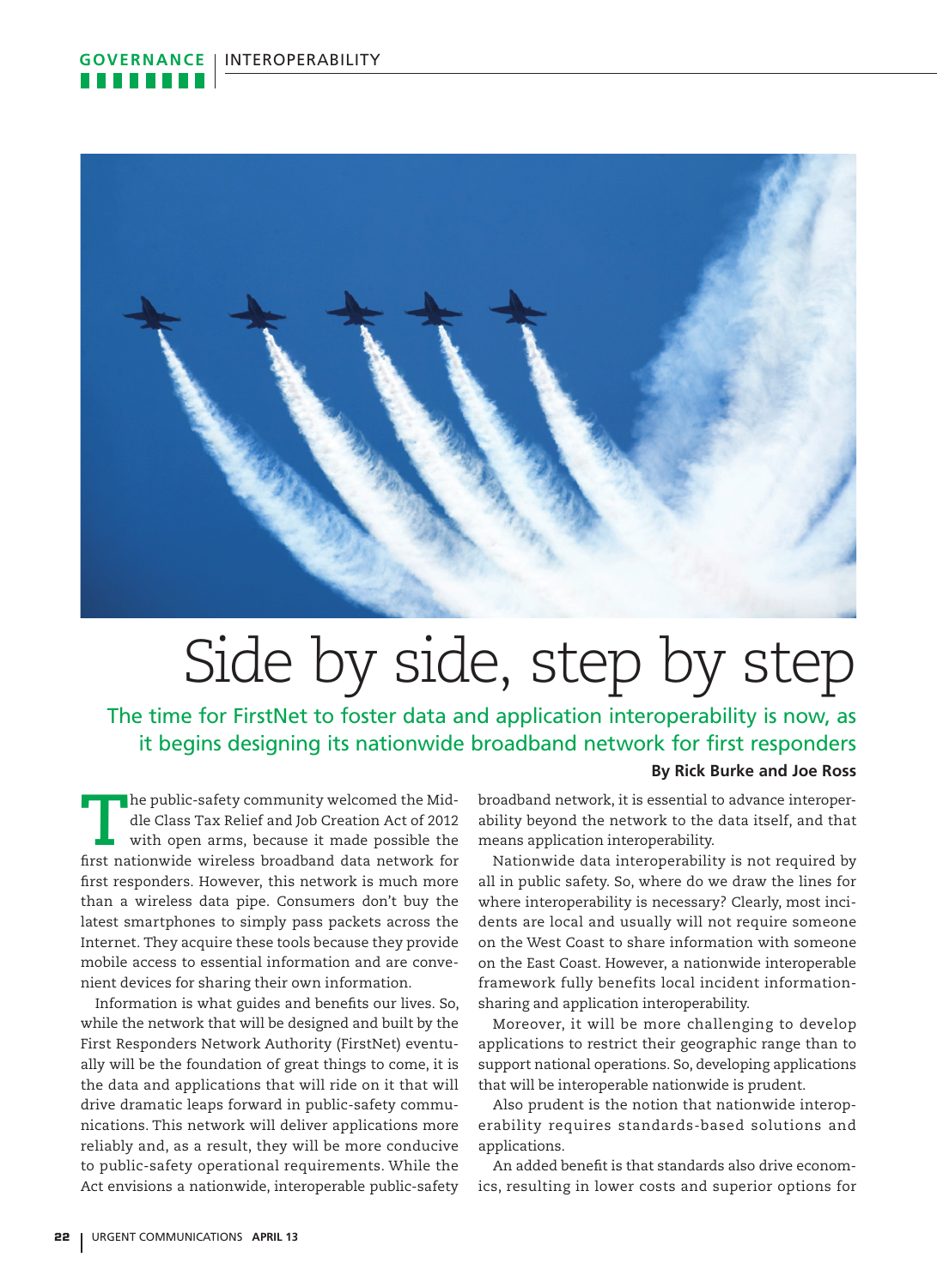public safety. It will be difficult for public-safety agencies to afford the devices and applications needed to fully benefit from broadband service; therefore, application standards are needed to facilitate cost management.

Undeniably, applications will be a "main attraction" that will drive public safety's adoption of the FirstNet service in lieu of current commercial and private systems, which in turn will enhance the network's business model.

Many have discussed the interesting concept of an "app store" approach to capitalize on the opportunity. However, an app store does not fully address the opportunity. Granted, it will be a convenient repository for available applications, but that will mean very little if they are not reliably operable and interoperable. Unless applications are designed to industry interoperability standards and common program interfaces, the app store approach will fall short of delivering the objective.

The primary opportunity is to identify public safety's underlying information-sharing needs regardless of whether the objective is local, regional, state or national. Critical applications that have wide public-safety market appeal, or which facilitate data interoperability and multi-agency, multi-jurisdiction information-sharing, deserve national application framework consideration. Because FirstNet has a responsibility to foster interoperability well beyond the network level, the application-development effort also must encompass data and application interoperability.

State, local, and tribal entities certainly should define, buy and operate their own applications over the nationwide network. Without the independent flexibility to address their unique application requirements, agencies will reject the FirstNet service. But defining and deploying interoperable applications represents a significant opportunity to address unmet data needs with national standards.

In other words, it is imperative that FirstNet create a nationwide framework for connecting myriad applications and developing a hosted environment that can be leveraged by those agencies that lack the IT infrastructure and resources to operate the apps themselves. Many rural jurisdictions simply do not have the human and capital resources to deploy and operate critical applications.

There are dozens of potential applications that could benefit public-safety operations and interoperability, and which ultimately would better serve, protect and enrich the community. The graphic on the next page depicts application interest identified through a public-safety survey conducted in the state of Minnesota. It indicates that there are some applications — e.g., mapping/geospatial data — where the number of users will rival that of e-mail and Web browsing. Many of these applications require interoperability among agencies to capitalize fully on their operational benefit. For example, real-time streaming video is among the most anticipated applications for the broadband network and is fast becoming a prominent multi-agency, multi-jurisdiction information-sharing tool.

Potential uses for video in the public-safety environment seem unlimited. Helicopter video can assist law enforcement in a suspect chase or provide firefighters with infrared images to support emergency response. Video from traffic cameras and from inside buildings can enhance situational awareness and provide invaluable information to support a multitude of purposes.

Meanwhile, next-generation 911 will let the general public share incident video with public safety, providing yet another invaluable source of situational awareness that does not exist today. Public safety also will benefit from handheld and vehicle-based video sources that stream vital content to dispatch facilities, command centers and emergency responders. However, there is one fundamental problem with all of these video solutions today—they are not seamlessly interoperable.

Through the Video Quality in Public Safety (VQIPS) program activities being advanced by the NTIA's Public Safety Communications Research (PSCR) agency and other initiatives, the sector has expended substantial energy to study video quality and attempt to standardize video codecs (application elements that convert packets to content on a screen). While advancing video quality certainly is important work, it does not enable "Jurisdiction A" to share its video content with "Jurisdiction B" when they operate disparate systems.

Public safety requires a solution to share video content with authorized personnel using standard video codecs and delivery mechanisms. And, because a video source is likely to be periodically available — e.g., video from a police cruiser streamed only during traffic stops — the solution must support ad-hoc video sources, as well as variability in those accessing the sources. Given the sensitivity of most video content, the solution demands mechanisms for the video owner to control who can view it, for how long,and under what circumstances.

The need for application interoperability is not  $\mathsf L$  restricted to video. Efforts already are underway in the 3GPP — the global body that establishes LTE standards — to develop mission-critical push-to-talk (PTT)